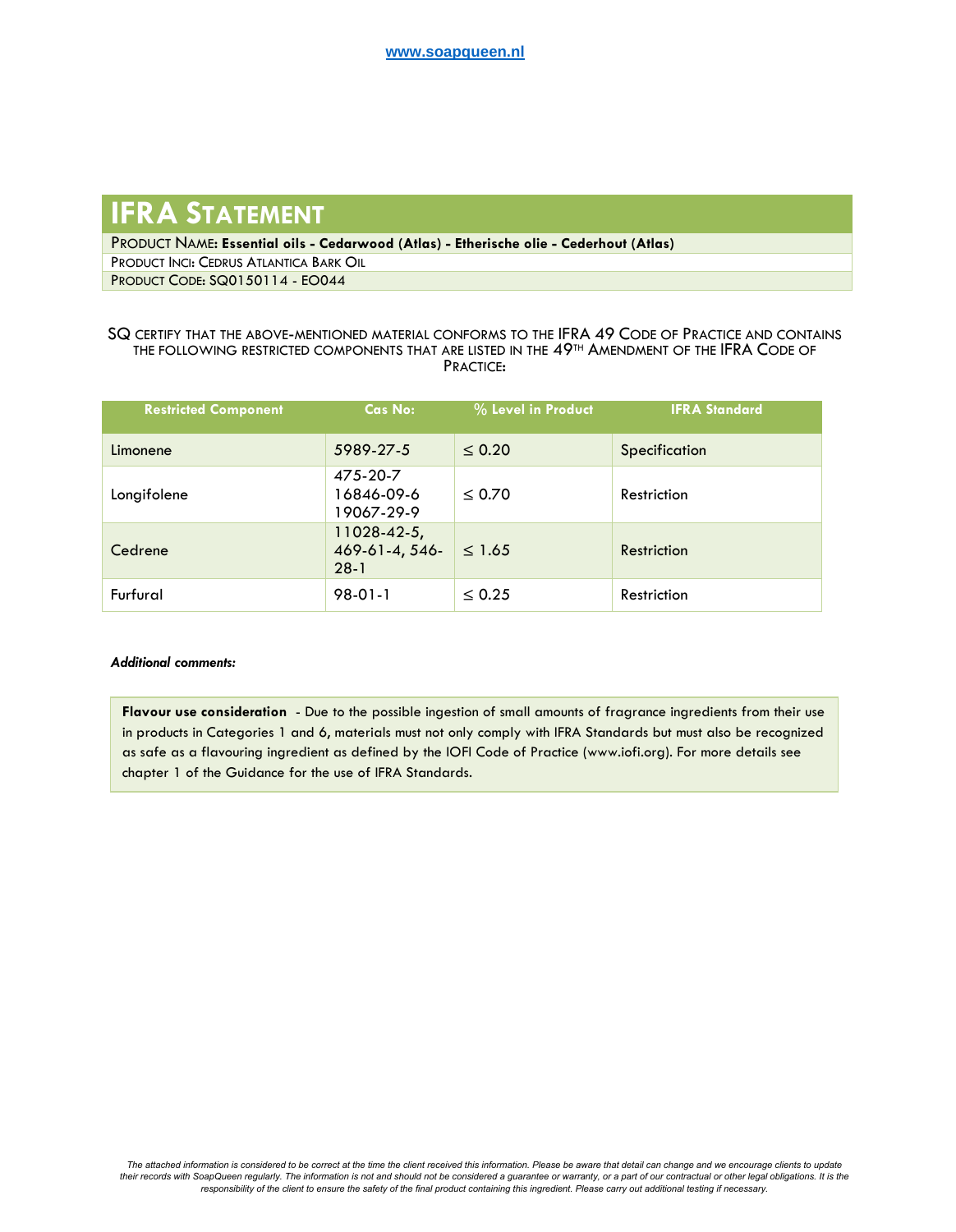| <b>IFRA Category</b>     | % Maximum Use Level |
|--------------------------|---------------------|
| <b>IFRA Category 1</b>   | Not approved        |
| <b>IFRA Category 2</b>   | 0.40                |
| <b>IFRA Category 3</b>   | 0.40                |
| <b>IFRA Category 4</b>   | 0.40                |
| <b>IFRA Category 5A</b>  | 0.40                |
| <b>IFRA Category 5B</b>  | 0.40                |
| <b>IFRA Category 5C</b>  | 0.40                |
| <b>IFRA Category 5D</b>  | 0.40                |
| <b>IFRA Category 6</b>   | Not approved        |
| <b>IFRA Category 7A</b>  | 0.40                |
| <b>IFRA Category 7B</b>  | 0.40                |
| <b>IFRA Category 8</b>   | 0.40                |
| <b>IFRA Category 9</b>   | 0.40                |
| <b>IFRA Category 10A</b> | 0.40                |
| <b>IFRA Category 10B</b> | 0.40                |
| <b>IFRA Category 11A</b> | 0.40                |
| <b>IFRA Category 11B</b> | 0.40                |
| <b>IFRA Category 12</b>  | 20.00               |